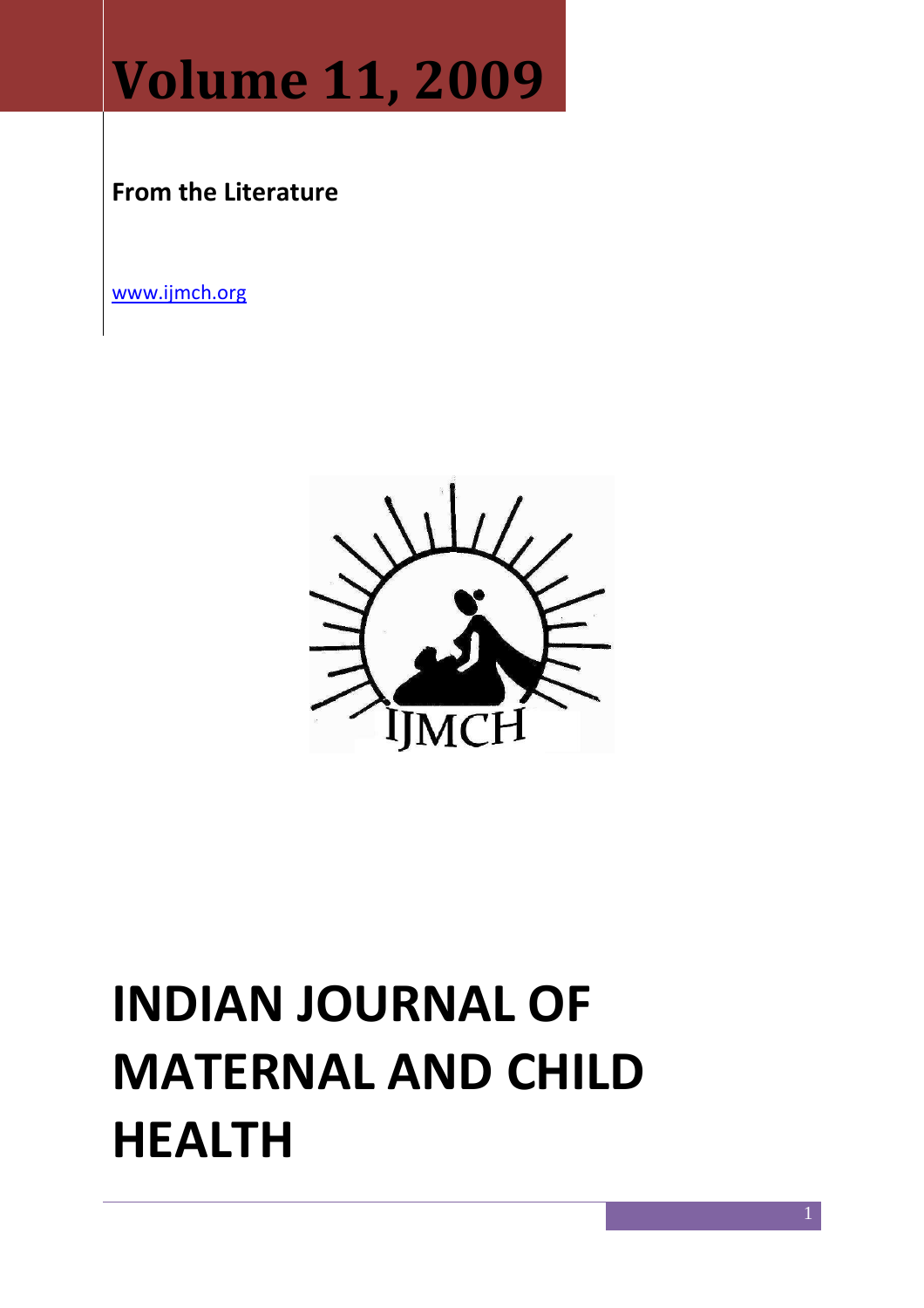# From the Literature

## The Forgotten Newborn\*

In recent years child survival activities (such as childhood immunization and diarrhea control programs) have led to a dramatic decrease in mortality among children under five. Despite this success, however, the newborn mortality rate in developing nations is still alarming over 40 percent of all deaths of children under five occur in the first month—even though there are proven, cost-effective ways to prevent newborn mortality.

It is estimated that 34 out of every 1,000 babies born in developing countries die before they reach the age of one month, most of them at home. For the most part, the child survival revolution has bypassed the newborn.

One reason for the continued high newborn death rates is the gap between safe motherhood and child survival efforts. Safe motherhood programs typically focus on the survival of the mother, and child survival strategies usually address the problems of children over one month. There has been little international effort to develop a maternal-child health approach that includes care during the first month of life. Ideally, maternal-child programs would target the care of mothers, newborns, and children up to the age of five.

### Saving Newborn Lives Initiative

As a newborn care provider, you may be involved in helping others learn why it is important to focus on newborn health. In addition to understanding the global problem, you may also want to get information on the newborn situation in your own country or region. When providers, tutors, programmers, and policymakers understand the situation and have the correct information, they can advocate for improved newborn care and survival.

### Newborn Mortality

Health statistics show that worldwide:

About 4 million babies die each year.

Another 4 million babies each year are stillborn; most die in late pregnancy or labor.

Most newborn deaths occur in developing countries.

### The Two-Thirds Rule

Health statistics also show that:

About two-thirds of infant deaths\* occur in the first month of life.\*\*

Of those who die in the first month, about two-thirds die in the first week of life.

Of those who die in the first week, two-thirds die in the first 24 hours of life.

\*Deaths in the first year of life

\*\*In the newborn period

About two-thirds of infant deaths occur in the first month of life.

Of those, about two-thirds die in the first week of life.

Of those, two-thirds die in the first 24 hours of life.

### Main Causes of Newborn Deaths

Research from around the world has identified the main causes of newborn deaths. About 85 percent of newborn deaths are from three main causes: infections, birth asphyxia, and complications of prematurity. Low birth weight (LBW) is an important contributing factor in many neonatal deaths.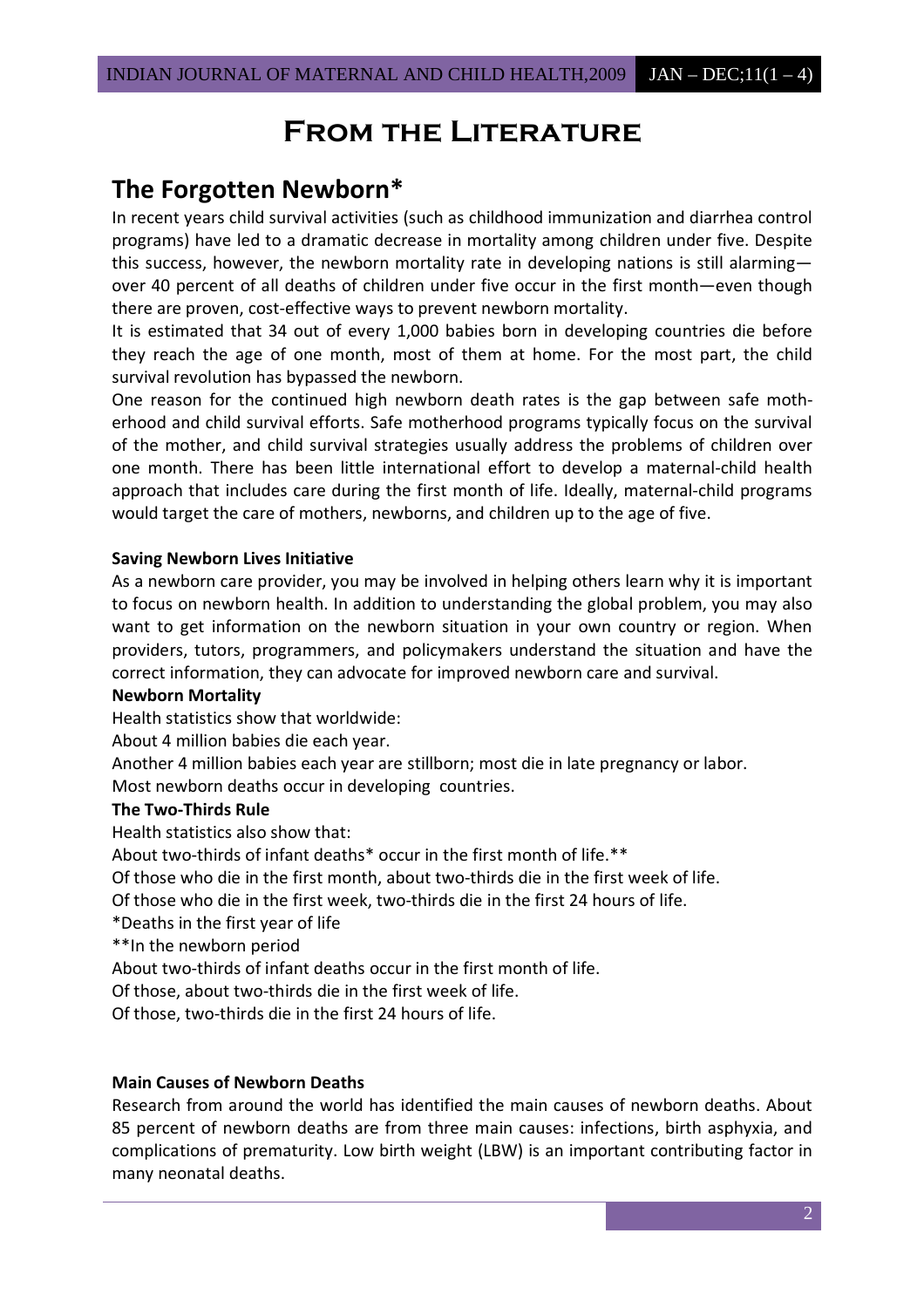In addition to the direct causes of death, many newborns die because of their mother's poor health or because of lack of access to essential care. Sometimes the family may live hours away from a referral facility or there may not be a skilled provider in their community.

The newborn child is extremely vulnerable unless she receives appropriate basic care, also called essential newborn care. When normal babies do not receive this essential care, they quickly fall sick—and too often they die. For premature or low birth weight babies, the danger is even greater.

### Newborn Survival

Most newborn deaths are entirely preventable, thanks to a number of simple, low-cost actions that can be taken by health care workers, mothers, and families. But many health care providers have not been trained in essential newborn care, and many mothers do not know how to protect their newborns.

This manual explains the fundamentals of essential newborn care for all babies and what to do in the event of a problem or complication. Armed with this knowledge, health care providers can play a crucial role in helping mothers, family members, and the community takes better care of newborns and put them on the road to a healthy life.

### \*Reference: Care of the Newborn Reference Manual, Save the Children Federation.

∞∞∞∞

∞∞

### WOMEN, AGEING AND HEALTH

Three basic considerations impel the greater recognition of health of ageing women as a major health and development issue for the future:

- The numbers of ageing women are increasing worldwide;
- Women's life course beyond age 50 extends for a significant period and is increasing everywhere in the world; and
- There is a very significant scope for improving the health of ageing women and thus ensuring that they remain a resource for their families and communities.

Most ageing women are living in the developing regions of the world. Currently, more than half of the world's women aged 60 years and over are living in developing regions, 198 million compared with 135 million in the developed regions. And the percentage of older women living in developing regions will grow dramatically in the future, since two-thirds of the women in the age group 45-59 currently live in developing countries as compared with only one third in the developed countries.

There are significant differences in life expectancy of women and men. In the developed nations of the world, women live on average six to eight years longer than men. Life expectancy for women now exceeds 80 years in at least 35 countries and is approaching this threshold in several other countries. However, the life expectancy of women in countries at different levels of development is markedly different, ranging from just over 50 years in the least developed countries through the 60s and 70s in those undergoing rapid economic development.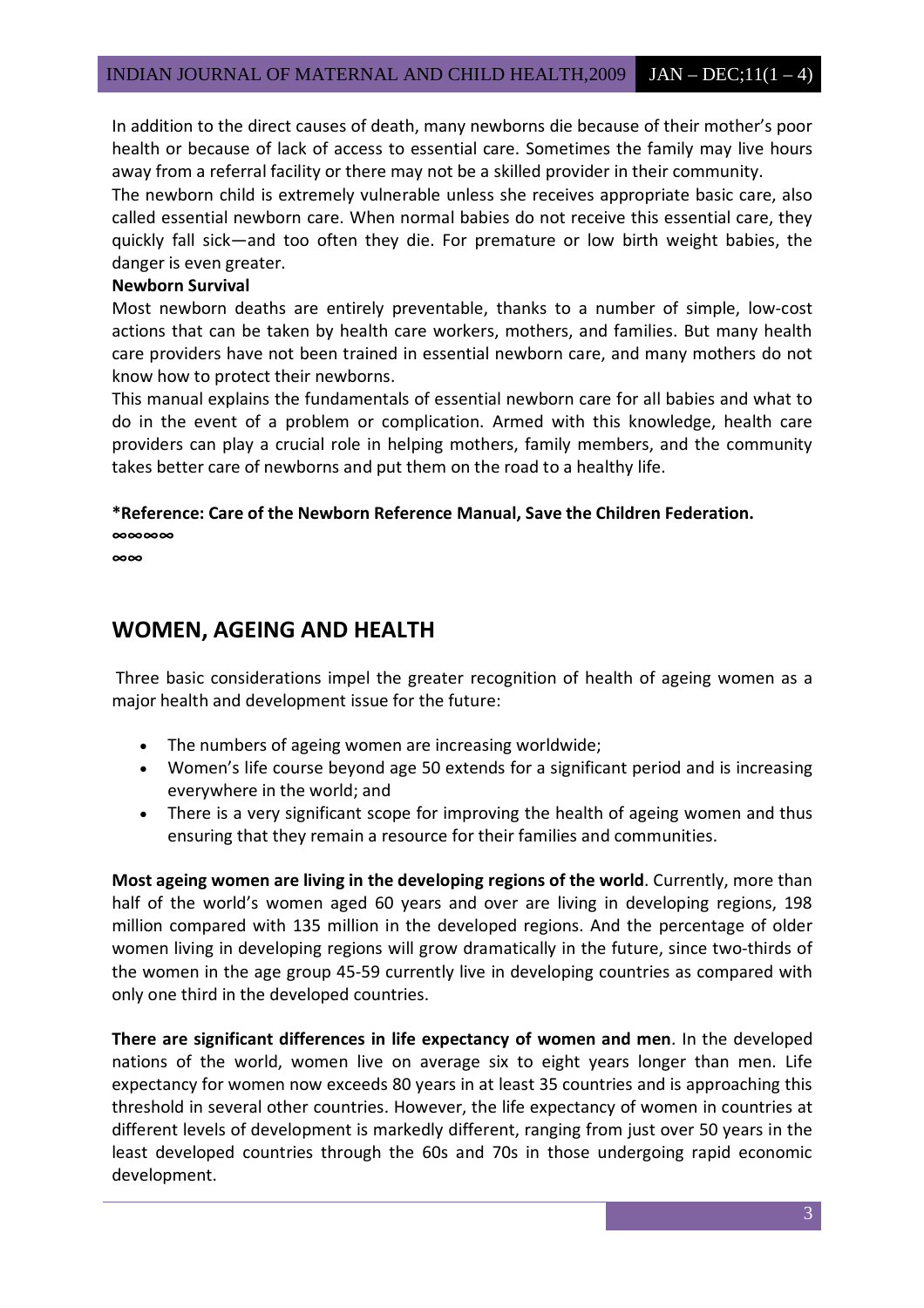But life expectancy at birth alone can be misleading, disguising the duration of women's lives in developing countries. For women in developing countries who survive the early lifespan stages to reach middle age, life expectancy approaches that of women in developed countries. At age 65, women in developing countries now have about three quarters of the remaining life expectancy of their counterparts in developed countries, and the gap will narrow in the future as mortality steadily declines at younger ages.

Longer lives are not necessarily healthier lives. Since the likelihood of disability increases with age, it is hardly surprising that national surveys reveal increasing numbers of disabled women among the older populations. In a few developed countries, however, recent data reveals that the rates of disability among the older population are steadily declining. The available data, on the other hand, is still insufficient to assess the real extent of disability among the world's older women.

The term "healthy life expectancy" has been developed to describe the number of years one can expect to live in relatively good health. Healthy life expectancy is not necessarily life expectancy free of disease. Rather, the concept of healthy life expectancy as normally used refers to life expectancy without limitation of functions that may be the consequence of one or more chronic conditions.

More than forty-five countries now have estimates of healthy life expectancy. One general conclusion is warranted based on these studies: women can generally expect to spend more years of their lives with some functional limitations than men. This is valid for developed as well as developing countries.

Among the types of disability, mobility disability, in particular walking disability, is currently acknowledged as one of the most important quality of life and public health concerns of older women. Slow walking speed is a risk factor for falls and other accidents, resulting in fractures, further disability and loss of independence. In developing countries, loosing the ability to walk may be associated with even greater risks of adverse outcomes as walking is often the most common means of transportation.

While older women may suffer more functional limitations than men, it is inaccurate to say that older women are generally frail. It must be emphasised that the vast majority of older women and men are in generally good health, especially during the "young-old" ages. Recent studies in developed countries have shown that the prevalence of disability for both women and men to be less than 5 per cent for persons aged 60 to 64, less than 10 per cent for persons aged 70 to 74, and then rising to slightly more than 20 per cent among those aged 85 and over. And in developed countries, the rates of nursing home use are generally very low for persons under the age of 80. But with more and more women reaching 80 plus there is concern about the quality of their extended lives.

There are powerful economic, social, political and cultural determinants which influence how women age, with far-reaching consequences for health and quality of life, as well as costs to the health care systems. For example, poverty at older ages often reflects poor economic status earlier in life and is a determinant of health at all stages of life. Countries that have data on poverty by age and sex (mostly the developed countries) show that older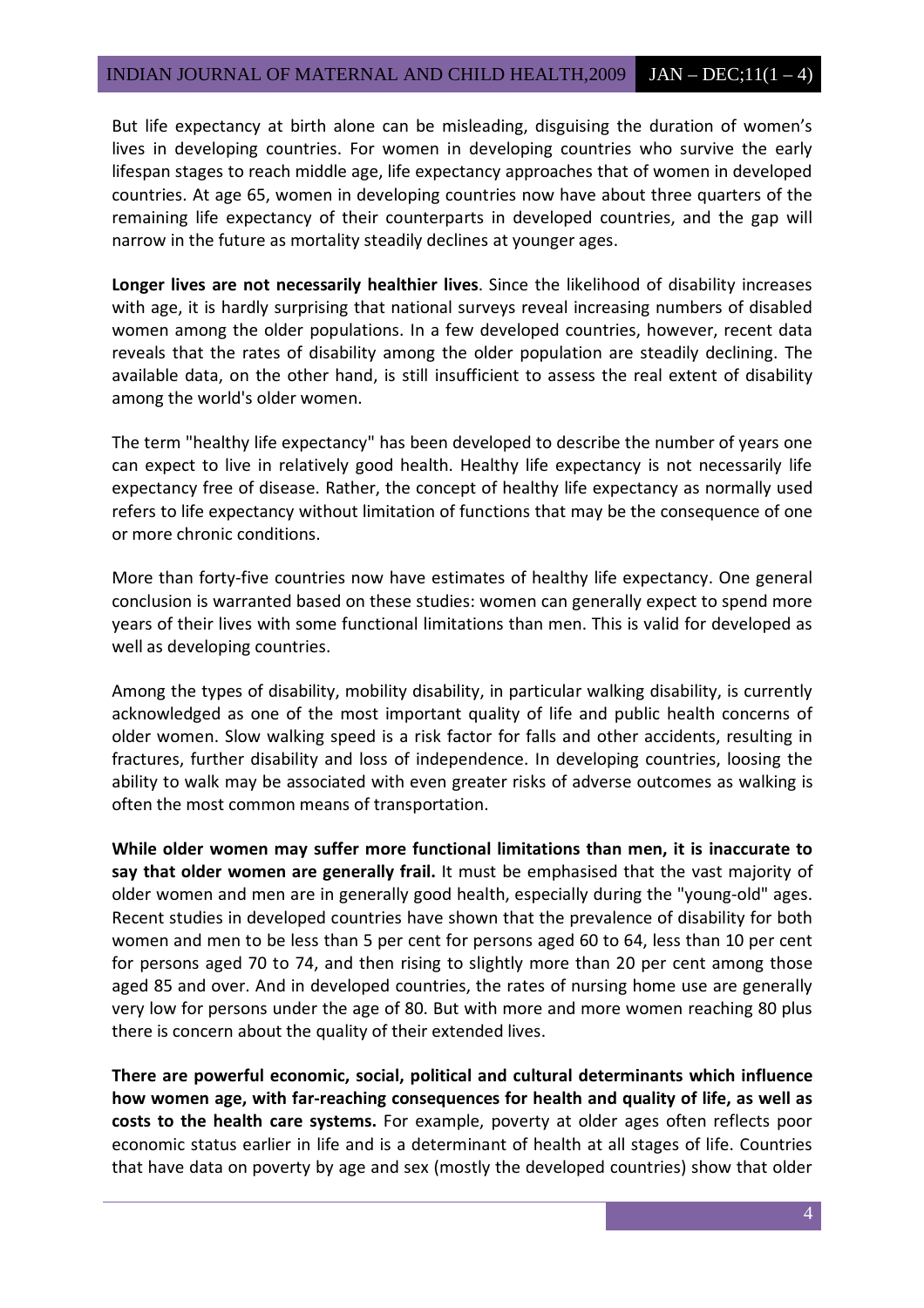women are more likely to be poor than older men. But in many developing countries there are often simply no reliable data on poverty tabulated by sex and age.

Poverty is also linked to inadequate access to food and nutrition and the health of older women often reflects the cumulative impact of poor diets. For example, years of child bearing and sacrificing her own nutrition to that of the family can leave the older woman with chronic anaemia.

Another determinant of health is education; levels of education and literacy among current cohorts of older women in developing countries are low. Increased literacy for older women will bring health benefits for them and their families.

Lack of safe drinking water, a gender-based division of domestic chores (including the carrying of water), environmental hazards, such as contact with polluted water, agricultural pesticides and indoor air pollution, all have a cumulative negative impact on the health of women as they age in many developing countries.

Older women everywhere are far more likely to be widowed than older men and most women can expect widowhood to be a normal part of their adult daily lives. While most women adjust both emotionally and financially to their changed situation, traditional widowhood practices in some countries result in situations of violence and abuse and pose a serious threat to older women's health and well-being.

Widowhood is often being preceded by a period of caregiving to the deceased spouse combined in many cases with care giving to dependent parents, grandchildren and other dependent family members. Older women are an important source of caregiving and such activities are most often unremunerated.

In many countries, access to health care is tied to coverage by national social security and health insurance systems which in turn are linked to employment in the formal sector of the economy. As many older women in developing countries have worked all of their lives in the informal sector or in unpaid activities, access to health care often remains unaffordable and difficult at best.

What is a gender-sensitive life course approach to older women's health? Because the major preventable causes of morbidity and mortality all take effect over the life course, prevention strategies will be most effective when initiated as early in the life course as possible. For example, the health benefits of exercise and physical activities are well known and exercise should be promoted in all age groups from children to centenarians. Barriers for girls and women to exercise should be removed and culturally appropriate strategies for exercise should be put into place. This would help prevent functional dependence in old age and maintain mobility of older women at an adequate level for management of daily life.

Other modifiable risk factors associated with poor mobility in old age include smoking and deviance from normal weight. Cessation of smoking, promotion of exercise and improved diet are in fact primary prevention strategies for many causes of death and disability. In addition, it is of paramount importance that younger women have the opportunity to build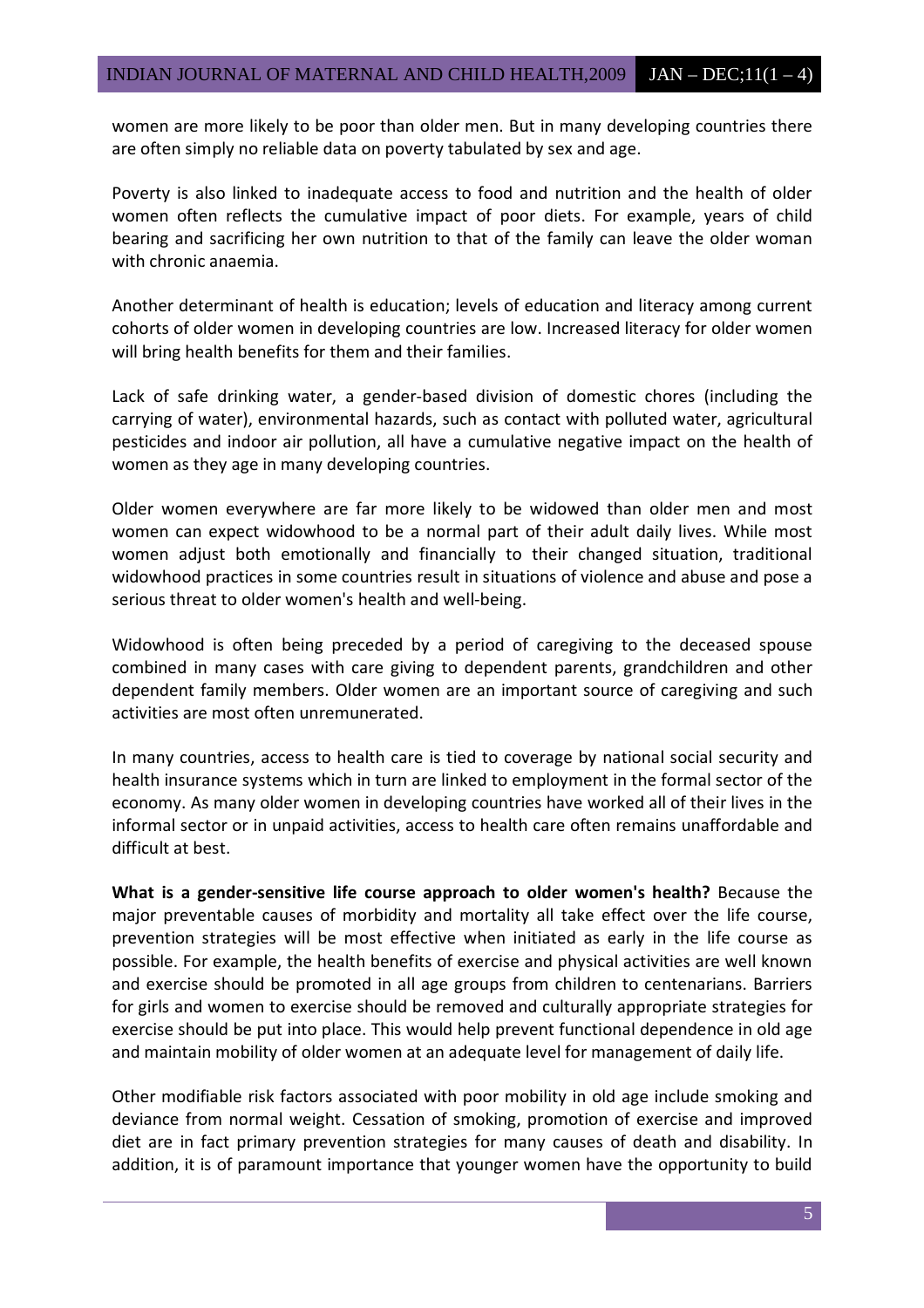and maintain strong bones in order to maintain bone density and prevent osteoporosis at later ages.

Another example of preventable diseases is heart disease and stroke which are the major causes of death and disability in ageing women, accounting for close to 60% of all adult female deaths. The common view of heart disease and stroke as men's health problems has tended to overshadow the recognition of their significance for ageing women's health. Half of all deaths of women over 50 in developing countries are due to these conditions. Although communicable diseases are not yet fully controlled in these countries, they are no longer important causes of sickness and death in old age.

For many types of cancer, particularly breast cancer and cervical cancer, early detection is the main strategy for prevention. For breast cancer early detection include physical examination of the breasts by trained health workers, breast self examination and mammography. As general screening programmes by mammography are still far beyond the resources of developing countries, there is an urgent need to improve the effectiveness of breast self examinations strategies.

### WHO's response to maintain the health of older women

WHO's Ageing and Health Programme (AHE) recognises that gender is one of the major determinants of health. In addition to biological differences, a gender approach to health includes an analysis of how different social and economic roles, decision-making power and access to resources affect the health status of men and women at older ages.

The AHE Programme is committed to apply the gender perspective in all of its activities, notably in the areas of research, information dissemination, training, advocacy and policy development. Moreover, the Programme promotes the concept of Active Ageing which stresses that older people are a resource for their families and communities and that policies should be developed which enable older people to remain active for as long as possible in their later years. To facilitate the implementation of Active Ageing policies and strategies at all levels -- national and community -- gender sensitive guidelines and strategies are being developed. The AHE Programme works in close partnership with Governments, academic institutions and civil society organisations.

For more information contact:

Ageing and Health WHO 20 Avenue Appia 1211 Geneva 27 **Switzerland** Telephone: 4122-791-3405 Fax:+41 22 791 4839 Email: activeageing@who.ch http://www.who.int/ageing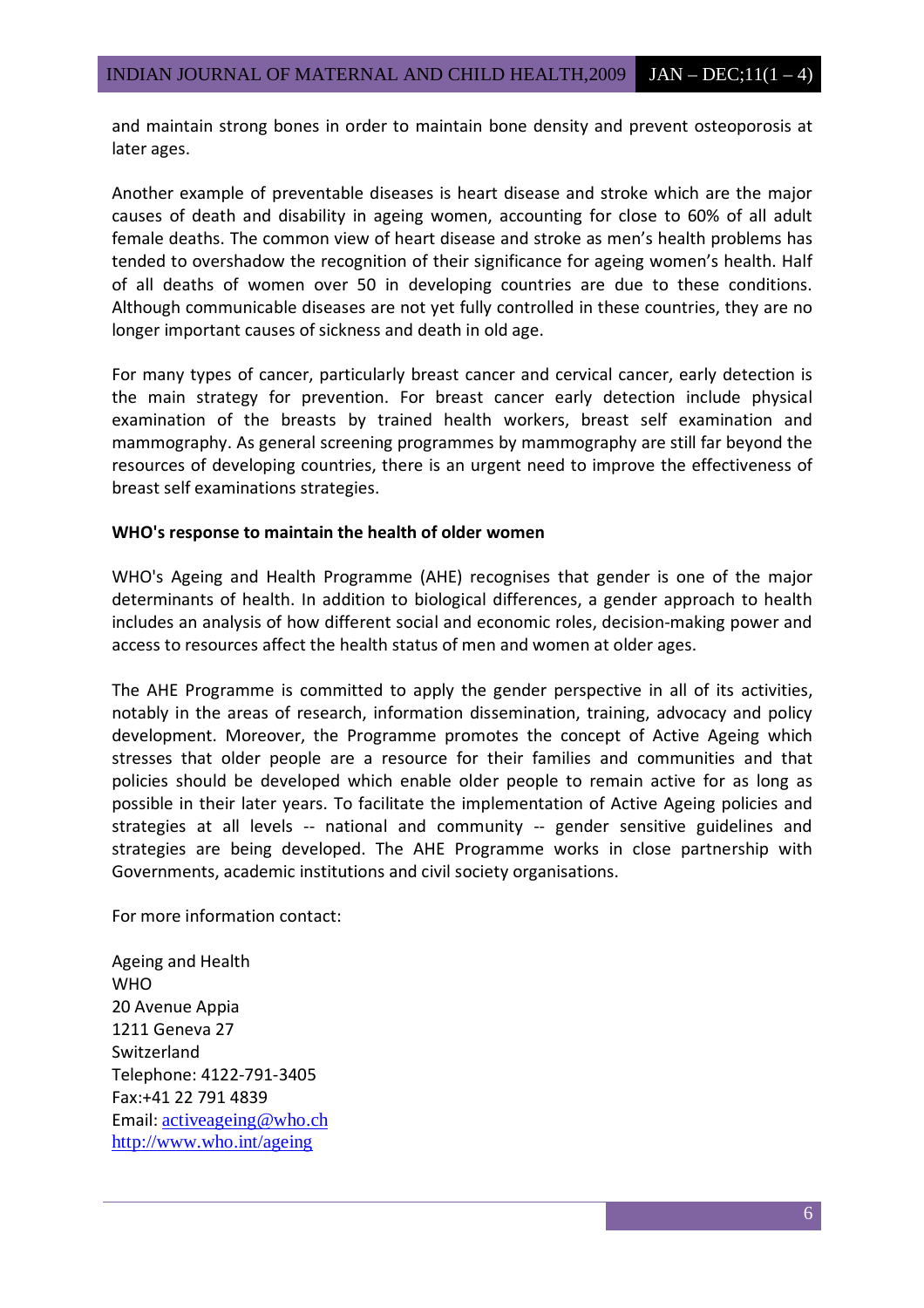\*\*\*\*\*\*\*\*\*\*\*\*\*\*\*\*

## **Violence against women (VAW) \*\***

Violence affects at least one in three women and girls in the world. Violence against women (VAW) is rooted in unequal power relations between men and women, so efforts to end VAW must promote women's empowerment and gender equality. National governments are increasingly instituting legal reforms to put violence against women, once regarded as a private issue, firmly on the public agenda.

Ending VAW is also at the top of the international peace, security, human rights and development agendas. In 2008, the United Nations

Secretary-General launched the Unite to End Violence Against Women Campaign, which calls on governments, civil society, the private sector and the entire United Nations system to meet the challenge by 2015, the deadline for achieving the Millennium Development Goals (MDGs). The Security Council, whose resolutions impose mandatory obligations on States with penalties for non-compliance, recently passed Resolution 1820 which recognizes that, when used as a tactic of war, sexual violence against civilians "may impede the restoration of international peace and security.

States are obligated, under the due diligence standard, to respond as effectively as their capacity and resources allow to investigate, prosecute, provide remedies for and, importantly, prevent violence against women. Building national accountability to address VAW requires simultaneous efforts at the levels of mandates, procedures, and deep culture in all of the institutions that prevent and prosecute violence and address the needs of survivors.

### 1. MANDATE REFORM

National legislation that prevents and penalizes all forms of violence against women and girls must be enacted. According to the Secretary-General's In-Depth Study on All Forms of Violence Against Women, 89 countries had instituted by 2006 some form of legislative prohibition on domestic violence. In Liberia, one of the first laws passed following the election of President Johnson Sirleaf was a strong law criminalizing rape and making it a non-parole offence so suspects cannot return to communities to intimidate victims and witnesses.

National law must be harmonized with international and regional human-rights instruments and standards. General Recommendation

19 of the CEDAW Committee addresses violence against women and has been referred to by national courts, including the Indian Supreme Court, to secure women's rights. It is critical to monitor implementation of international and regional commitments and use

relevant complaints mechanisms, such as the Inter-American Convention Belém do Pará or the Protocol to the African Charter on Human and People's Rights on the Rights of Women in Africa.

Reliable data on VAW must be collected and made public. Information is central to informed policy and program development and monitoring. This includes population-based surveys on the multiple manifestations of violence against women and girls, their prevalence, causes, consequences, and the impact of interventions over the medium to longer-term; service-level data to assess sector performance (health, judicial and security); and surveys on attitudes and behaviors. The task of building data on VAW is made more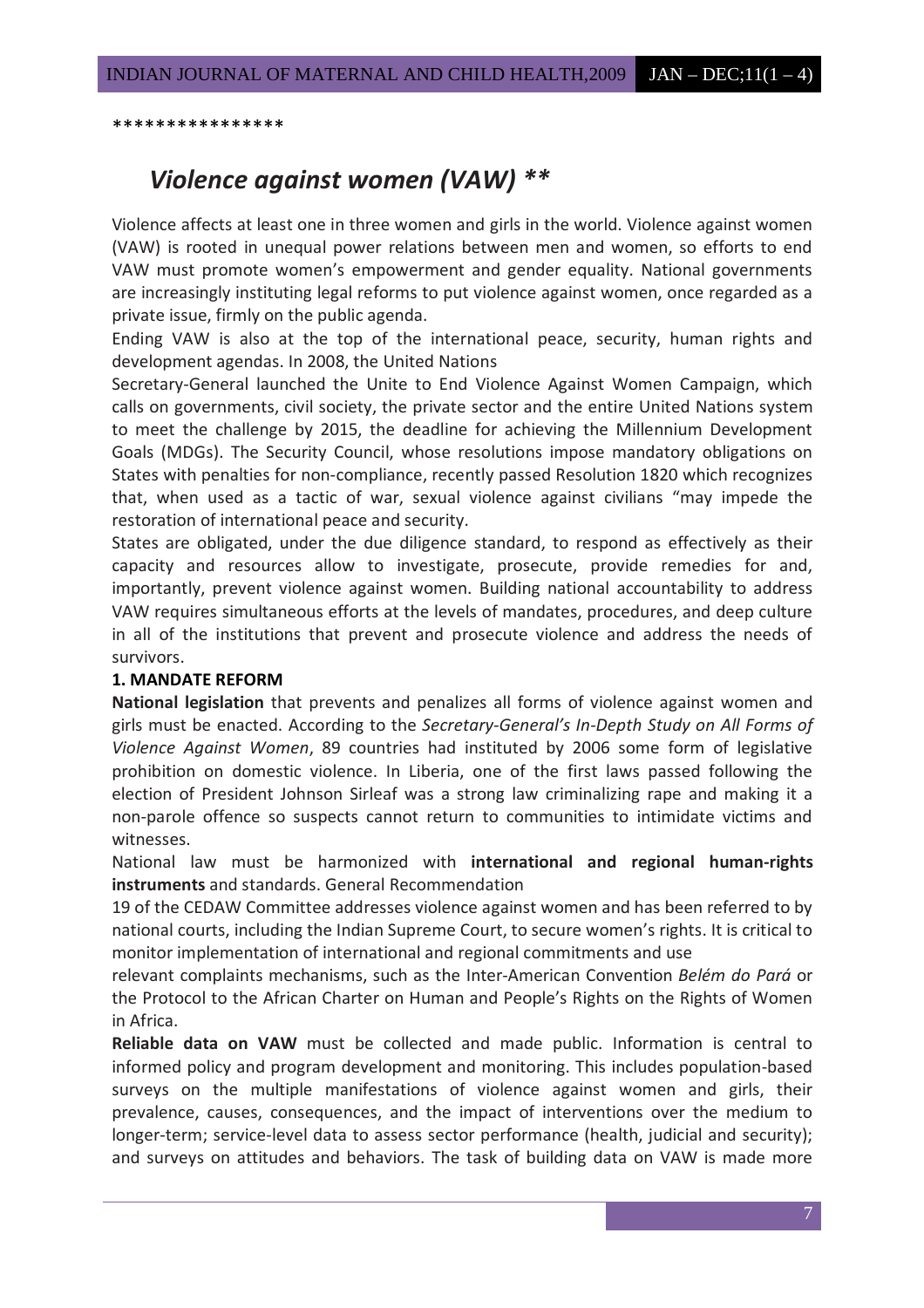challenging by the fact that VAW is one of the least reported crimes and, charges are pressed in only a fraction of cases.

### 2. PROCEDURAL CHANGES

National policy and funding frameworks must be developed. National Action Plans exclusively devoted to addressing violence against women serve as a valuable instrument for establishing the institutional, technical and financial resources required for a holistic, coordinated, multi-sectoral approach. These plans must aim to provide for a 'frontline' response from the police, medical and livelihood support services,

in addition to legal services and long-term prevention. Cambodia was the first country to include targets on domestic violence and trafficking in its National MDG Plan 2005.v Mozambique incorporated elements of the National Plan of Action to End Violence Against Women into the Poverty Reduction Strategy, and South Africa addressed violence against women throughout its national HIV/AIDS strategy.

 Standard operating procedures and performance measures must be changed to translate laws and action plans into new practices.

Presidential or ministerial decrees and protocols that assign roles and responsibilities to the ministries involved, and set minimal operating and performance standards, can support the implementation of laws and policies.

Resources must be earmarked to finance the wide range of actions to address VAW. Costs range from financing law enforcement reform

and paying for health care, to ensuring free access (fee waivers, transportation) for poor women and girls. In August 2007, the President of Brazil announced US\$590 million to implement the new Maria da Penha Law on violence against women. The budgetary pledge is a leading example of a substantial allocation for implementation of legislation. The United Nations Trust Fund to End Violence Against Women, the principal fund dedicated for this issue, received total contributions of \$10 million from its founding in 1996 to 2004, with that total climbing to a committed \$40 million for the period 2005-08. By comparison, the Global Fund on HIV and AIDS, Malaria and Tuberculosis has reached over \$10 billion since its establishment in 2002. A telling measure of accountability will be whether the Secretary-General's campaign target for the Trust Fund of reaching a minimum of US\$100 million per year by 2015 will be met.

Monitoring mechanisms must be inclusive at both national and local levels, to bring together the government, women's and other civil-society organizations, experts and researchers. For example, Afghanistan established an inter-ministerial commission on violence against women via Presidential decree, with UNIFEM support.

#### 3. CULTURAL CHANGE

Empower women and girls, mobilize men and boys. Real and lasting change to end violence against women and girls needs to be grounded at the community level, where acts of abuse occur and where women should be able to demand their rights to justice, protection and support. Involving men and boys in actions to prevent and respond to violence against women is critical to finding a meaningful solution. A vibrant, well-informed civil society, armed with hard data, empowered with knowledge of their rights and governments' obligations, and equipped to demand accountability is a hallmark of sustained progress.

Launch and sustain campaigns. Spearheaded by women's movements, campaigns such as 16 Days of Activism have been instrumental in breaking the silence and raising awareness. UNIFEM crafted and forged the first United Nations Campaign on the issue in Latin America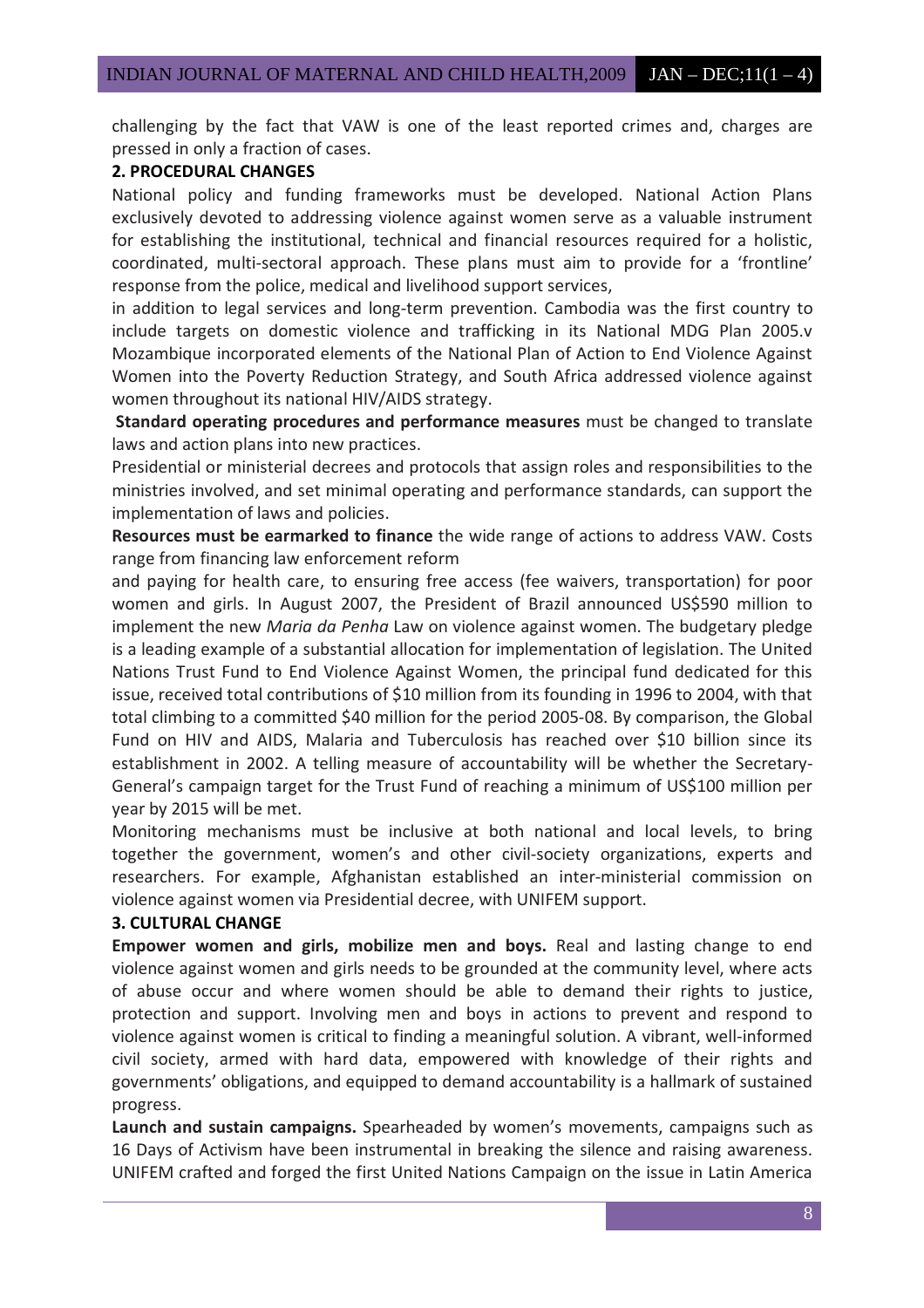and the Caribbean in the late 1990s, and has continued such efforts, including its most recent global campaign, "Say No", which has garnered hundreds of thousands of signatures from individuals, partner organisations and governments.

As United Nations Secretary-General Ban Ki-Moon summed up at the launch of the UNITE campaign, "Violence against women and girls makes its hideous imprint on every continent, country and culture. It is time to focus on the concrete actions that all of us can and must take to prevent and eliminate this scourge... It is time to break through the walls of silence, and make legal norms a reality in women's lives."

**\*\* Source: PROGRESS OF THE WORLD'S WOMEN 2008/2009,** UNIFEM, **Who Answers to Women?** http://www.unifem.org/progress/2008

### HISTORICAL ACHIEVEMENTS IN WORLD HEALTH\*\*\*

Any checkup should include a case history.1 A review of the unprecedented improvements in human health in the last century provides important perspectives on the current situation.

Until the 19th century, deaths of infants and children were commonplace worldwide. Poor nourishment left most people stunted by today's standards. Infectious diseases such as smallpox, measles, and tuberculosis decimated entire communities and left many people scarred and crippled. Life expectancy was low throughout the world.

Even for women in England, who had the world's highest average lifespan between 1600 and 1840, life expectancy fluctuated between 35 and 45 years, half what it is today This overall picture has changed rapidly and dramatically since the mid-19th century. The medical community brought many infectious diseases under control, and even eradicated smallpox; better nutrition and overall health conditions lowered mortality rates for everyone, especially children; and life spans increased dramatically. After 1840,

the upward trend in life spans proceeded at a surprisingly sustained and uniform rate of increase of 2.5 years per decade for the next 160 years. By 1900, the highest average life expectancy just surpassed 60 years; by 2000, it exceeded 80 years.

However, even though the gains in health and life expectancy have not been uniform around the globe and have not occurred at the same time or to the same extent, they have been widespread:

- Smallpox was eradicated worldwide by 1977.
- Polio remains in only a handful of countries.
- Diphtheria, whooping cough, measles, and tetanus are rare or absent in many parts of the world.
- Child mortality, while still high in many places, has declined almost everywhere.

• Average life expectancy has increased—albeit with setbacks—around the world. Between 1960 and 2002, average life expectancy rose from 36 to 71 years in China, from 56 to 71 years in Latin America and the Caribbean, from 47 to 69 years in the Middle East and North Africa, and from 44 to 63 years in South Asia. Even in Sub-Saharan Africa, average life expectancy rose from 40 to 50 years in 1990 before falling back to 46 years in 2002, largely because of the spreading HIV/AIDS epidemic. Even though life expectancy in high-income countries exceeds that in developing regions, convergence is notable. In 1910, for example, a male born in the United States could expect to live 49 years, but had he been born in Chile, his life expectancy would have been only 29 years.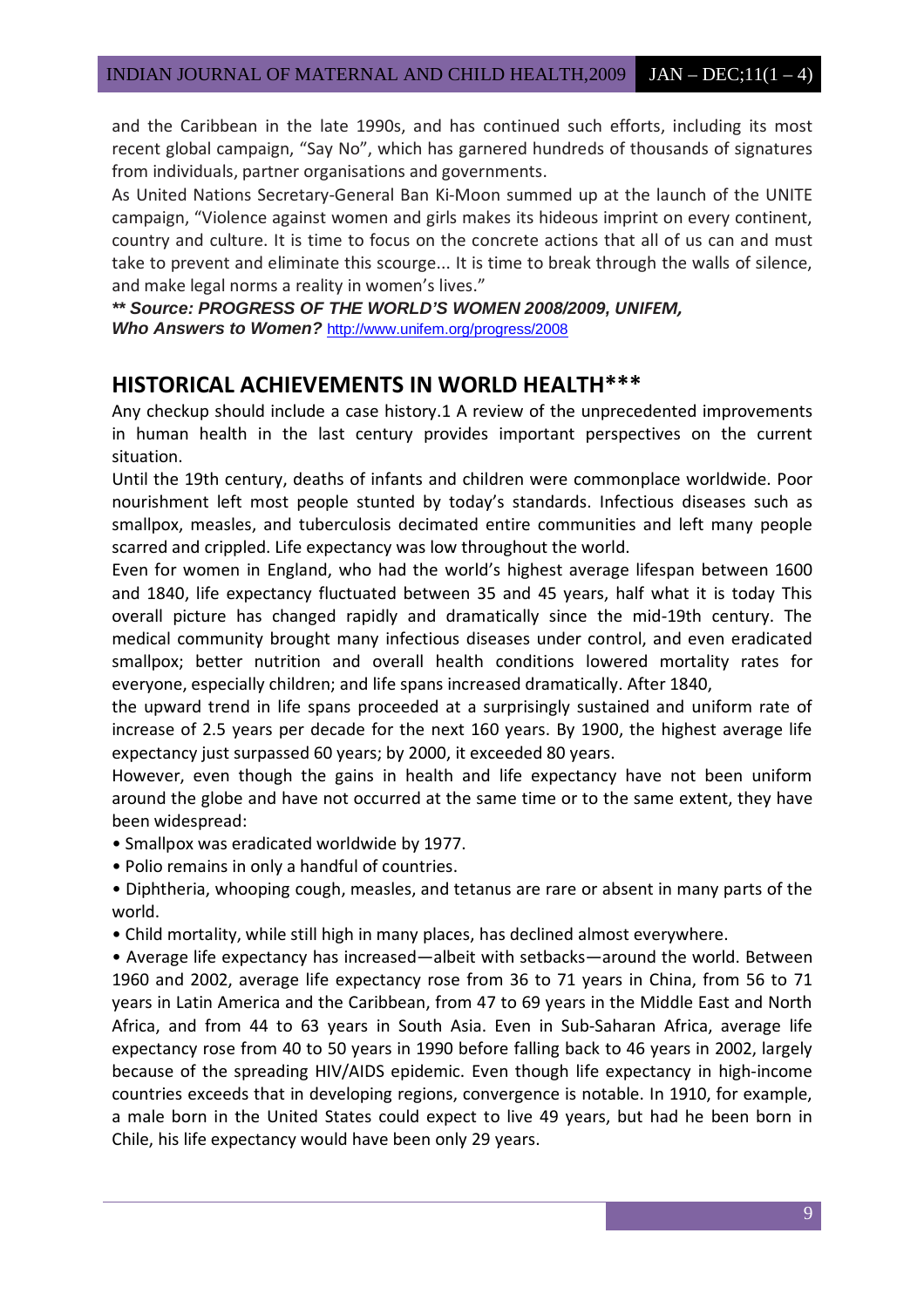By the late 1990s, in contrast, U.S. life expectancy had reached 73 years and that of Chile had reached 72 years.

\*\*\*Source: Priorities in Health. The World Bank 2006.

### Recommendations of the Commission on Social Determinants of Health\*\*\*\*

The Commission on Social Determinants of Health (CSDH) was a three-year effort begun in 2005 to provide evidence base recommendations for action on social determinants to reduce health inequities. The Commission accumulated an unprecedented collection of material to guide this process, drawing from theme-based knowledge networks, civil society experiences, country partners and departments within WHO.

The final report of the CSDH contains a detailed series of recommendations for action, organized around the following three overarching recommendations. http://www.who.int/social\_determinants/thecommission/finalreport/closethegap\_how/ en/index3.html

#### 1. Improve daily living conditions

Key improvements required in the well-being of girls and women; the circumstances in which their children are born, early child development and education for girls and boys; living and working conditions; social protection policy; and conditions for a flourishing older life.

### 2. Tackle the inequitable distribution of power, money and resources

To address health inequities it is necessary to address inequities in the way society is organized. This requires a strong public sector that is committed, capable and adequately financed. This in turn requires strengthened governance including stronger civil society and an accountable private sector. Governance dedicated to pursuing equity is required at all levels.

### 3. Measure and understand the problem and assess the impact of action

It is essential to acknowledge the problem of health inequity and ensure that it is measured – both within countries and globally. National and global health equity surveillance systems for routine monitoring of health inequity and the social determinants of health are required that also evaluate the health equity impact of policy and action. Other requirements are the training of policy-makers and health practitioners, increased public understanding of social determinants of health, and a stronger social determinants focus in research.

### \*\*\*\* Source WHO. World Health Report 2008.

\*\*\*\*\*\*\*\*\*\*

### Challenges in measuring maternal deaths\*\*\*\*\*

Maternal mortality is defined as the death of a woman while pregnant or within 42 days of termination of pregnancy, regardless of the site or duration of pregnancy, from any cause related to or aggravated by the pregnancy or its management. Causes of deaths can be divided into direct causes that are related to obstetric complications during pregnancy,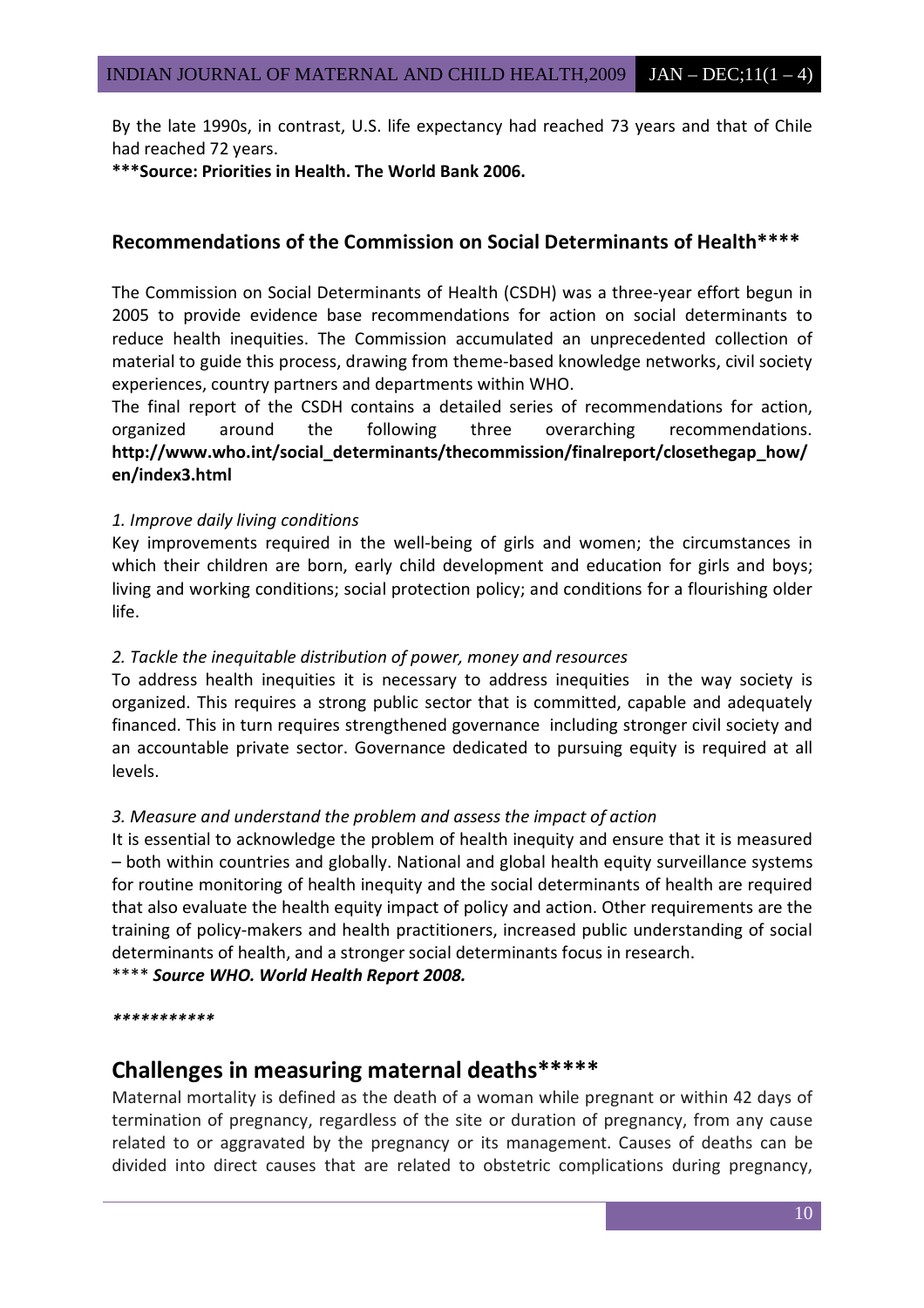labour or the post-partum period, and indirect causes. There are five direct causes: haemorrhage (usually occurring postpartum), sepsis, eclampsia, obstructed labour and complications of abortion. Indirect obstetric deaths occur from either previously existing conditions or from conditions arising in pregnancy which are not related to direct obstetric causes but may be aggravated by the physiological effects of pregnancy. These include such conditions as HIV and AIDS, malaria, anaemia and cardiovascular diseases. Simply because a woman develops a complication does not mean that death is inevitable; inappropriate or incorrect treatment or lack of appropriate, timely interventions underlie most maternal deaths.

Accurate classification of the causes of maternal death, whether direct or indirect, accidental or incidental, is challenging To accurately categorize a death as maternal, information is needed on the cause of death as well as pregnancy status, or the time of death in relation to the pregnancy. This information may be missing, misclassified or underreported even in industrialized countries with fully functioning vital registration systems, as well as in developing countries facing high burdens of maternal mortality. There are several reasons for this: First, many deliveries take place at home, particularly in the least developed countries and in rural areas, complicating efforts to establish cause of death. Second, civil registration systems may be incomplete or, even if deemed complete, attribution of causes of death may be inadequate. Third, modern medicine may delay a women's death beyond the 42-day post-partum period. For these reasons, in some cases alternative definitions of maternal mortality are used. One concept refers to any cause of death during pregnancy or the post-partum period. Another concept takes into account deaths from direct or indirect causes that occur after the post-partum period up to one year following pregnancy.

The main measure of mortality risk is the maternal mortality ratio, which is identified as the number of maternal deaths during a given period of time per 100,000 live births during the same period, which is generally a year. Another key measure is the lifetime risk of maternal death, which reflects the probability of becoming pregnant and the probability of dying from a maternal cause during a women's reproductive lifespan.

In other words, the risk of maternal death is related to two main factors: mortality risk associated with a single pregnancy or live birth; and the number of pregnancies that women have during their reproductive years.

### Working together to improve estimations of maternal deaths

Several agencies are collaborating to establish more accurate measurements of maternal mortality rates and levels worldwide, and assess progress towards Target A of Millennium Development Goal 5, which seeks to reduce the maternal mortality rate by three quarters between 1990 and 2015. The Maternal Mortality Working Group, which originally comprised the World Health Organization, UNICEF and the United Nations

Population Fund, developed internationally comparable global estimates of maternal mortality for 1990, 1995 and 2000.

 In 2006, the World Bank, United Nations Population Division and several outside technical experts joined the group, which subsequently developed a new set of globally comparable maternal mortality estimates for 2005, building on previous methodology and new data. The process generated estimates for countries with no national data, and adjusted available country data to correct for under-reporting and misclassification.

Of the 171 countries reviewed by the Maternal Mortality Working Group for the 2005 estimations, appropriate national level data were unavailable for 61 countries, representing